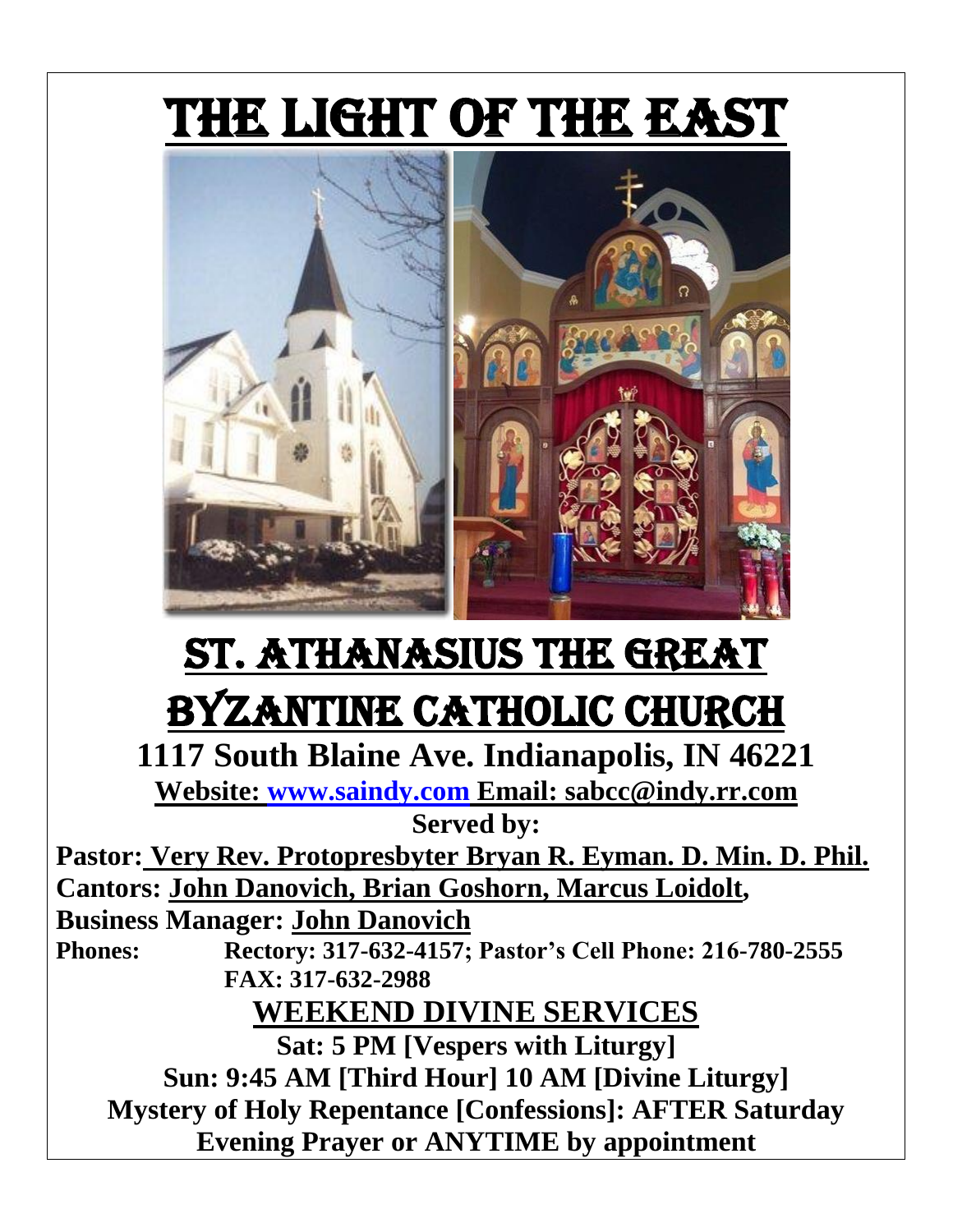| <b>SERVICES FOR THE WEEK OF JUNE 15, 2014</b>                  |                                                      |                                             |  |  |  |
|----------------------------------------------------------------|------------------------------------------------------|---------------------------------------------|--|--|--|
| SUNDAY OF ALL SAINTS.                                          |                                                      |                                             |  |  |  |
| The Holy Prophet Amos. The Ven. Fr. Jerome, Priest of Stridon. |                                                      |                                             |  |  |  |
| PLEASE COME FORWARD AFTER THE DIVINE LITURGY;                  |                                                      |                                             |  |  |  |
|                                                                | KISS THE HOLY ICONS, KISS THE HAND CROSS [OR RECEIVE |                                             |  |  |  |
|                                                                | THE HOLY ANOINTING], & PARTAKE OF THE ANTIDORAN      |                                             |  |  |  |
| [BLESSED BREAD].                                               |                                                      |                                             |  |  |  |
| <b>SAT. JUNE 14</b>                                            | <b>5 PM</b>                                          | <b>Health and Salvation of Brandy</b>       |  |  |  |
|                                                                |                                                      | Craig by Megan Craig                        |  |  |  |
|                                                                | $6:15$ PM                                            | <b>MYSTERY OF HOLY</b>                      |  |  |  |
|                                                                |                                                      | <b>REPENTANCE</b>                           |  |  |  |
|                                                                |                                                      | [CONFESSIONS]                               |  |  |  |
| <b>SUN. JUNE 15</b>                                            | $9:45 \text{ AM}$                                    | <b>THE THIRD HOUR</b>                       |  |  |  |
|                                                                | 10:00 AM                                             | <b>FOR THE PEOPLE</b>                       |  |  |  |
|                                                                | $11:15 \text{ AM}$                                   | <b>PARISH LUNCHEON</b>                      |  |  |  |
|                                                                | <b>12 NOON</b>                                       | <b>MANDATORY PARSH</b>                      |  |  |  |
|                                                                |                                                      | <b>MEETING</b>                              |  |  |  |
| <b>MON. JUNE 16</b>                                            |                                                      | Our Holy Father and Wonderworker Tychon,    |  |  |  |
|                                                                | <b>Bishop of Amathis.</b>                            |                                             |  |  |  |
|                                                                | <b>9 AM</b>                                          | <b>MORNING PRAYER</b>                       |  |  |  |
| TUE. JUNE 17                                                   | The Holy Martyrs Manuel, Sabel and Ishmael.          |                                             |  |  |  |
| Our Ven. Fr. Hypatius, Hegumen of Rifenianos                   |                                                      |                                             |  |  |  |
|                                                                | <b>Monastery.</b>                                    |                                             |  |  |  |
|                                                                | <b>9 AM</b>                                          | <b>MORNING PRAYER</b>                       |  |  |  |
| <b>WED. JUNE 18</b>                                            | The Holy Martyr Leontios.                            |                                             |  |  |  |
|                                                                | <b>9 AM</b>                                          | <b>MORNING PRAYER</b>                       |  |  |  |
| THU. JUNE 19                                                   |                                                      | The Holy Apostle Jude, Brother of the Lord. |  |  |  |
|                                                                | <b>9 AM</b>                                          | <b>MORNING PRAYER</b>                       |  |  |  |
| <b>CHRIST IS AMONG US!</b>                                     |                                                      |                                             |  |  |  |
| <b>HE IS AND SHALL BE!</b>                                     |                                                      |                                             |  |  |  |
| WE WELCOME OUR VISITORS TO THIS MORNING'S LITURGY.             |                                                      |                                             |  |  |  |
| PLEASE LOOK FOR THE CHANGEABLE PARTS, HYMN                     |                                                      |                                             |  |  |  |
| <b>NUMBERS, AND PROPERS ON THE COLORED INSERT.</b>             |                                                      |                                             |  |  |  |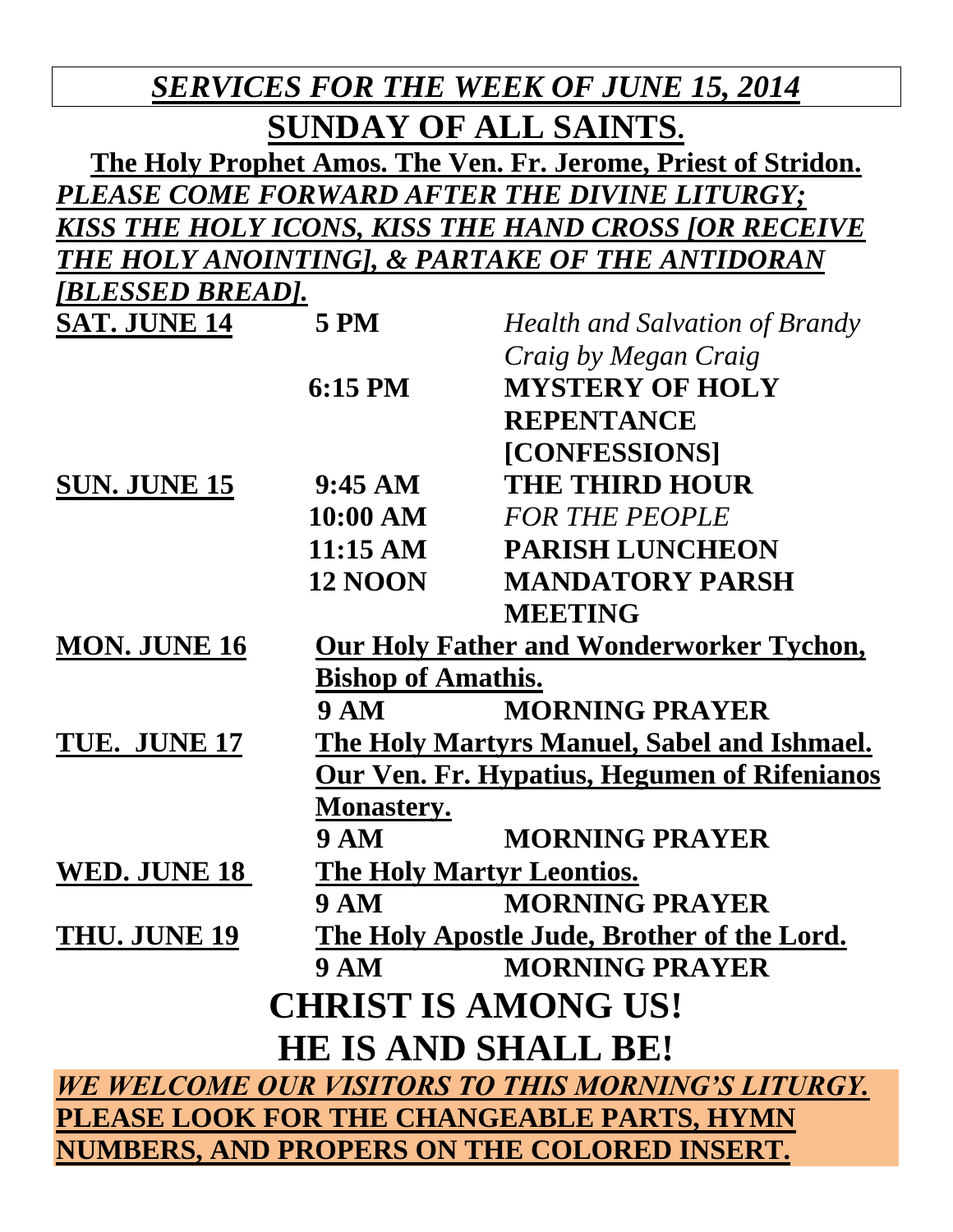| <b>FRI. JUNE 20</b> |                        | The Holy Martyr Methodius, Bishop of Patara. |  |
|---------------------|------------------------|----------------------------------------------|--|
|                     | NO DIVINE SERVICES ~   |                                              |  |
|                     | <b>FATHER'S DAYOFF</b> |                                              |  |
| <b>SAT. JUNE 21</b> |                        | The Holy Martyr Julian of Tarsus.            |  |
|                     | <b>5 PM</b>            | <b>For the People</b>                        |  |
|                     |                        | <b>6:15 PM MYSTERY OF HOLY</b>               |  |
|                     |                        | <b>REPENTANCE [CONFESSIONS]</b>              |  |
| SUN. JUNE 22        |                        | <b>SUNDAY OF ALL SAINTS OF CARPATHO-</b>     |  |
|                     |                        | <b>RUS AND NORTH AMERICA. SECOND</b>         |  |
|                     |                        | <b>SUNDAY AFTER PENTECOST. The Holy</b>      |  |
|                     |                        | <b>Martyr Eusebius, Bishop of Samosata.</b>  |  |
|                     | $9:45 \text{ AM}$      | <b>THE THIRD HOUR</b>                        |  |
|                     | $10:00~\mathrm{AM}$    | <b>FOR THE PEOPLE</b>                        |  |
|                     | $11:30 \text{ AM}$     | <b>PARISH LUNCHEON</b>                       |  |
|                     |                        |                                              |  |

*YOUR GIFT TO THE LORD ~ THE MONTH OF JUNE 2014*

*Date Collection Candles Holy Day Fundraising Total Income June 1 \$1,922.10 \$82.00 \$25.00 \$855.02 \$2,844.12 June 8* \$1,476.91 \$17.00 \$ 6.00 \$661.00 \$2,160.91 *Totals \$3,399.01 \$99.00 \$31.00 \$1,516.02 \$5,045.03 WE NEED YOUR HELP WITH TIME, TALENT, AND TREASURE! IT COSTS APPROXIMATELY \$3000.00 PER WEEK TO OPERATE YOUR PARISH. PLEASE BE SURE TO SUPPORT YOUR ST. ATHANASIUS PARISH. THANK YOU!*

*ETERNAL MEMORY! ~ Father Sid Sidor 2nd Anniversary~ The Parish of St. Athanasius the Great will be celebrating the 2nd Anniversary of the "Falling asleep in the Lord" of our beloved spiritual father and friend Father Sid Sidor. The Vespers and Divine Liturgy for the Feast of the Dormition of the Theotokos will be celebrated on Thursday August 14, 2014at 7 PM, as a memorial for Fr. Sid. Please inform former parishioners, your family, friends, and neighbors now and plan to attend this Memorial Liturgy.*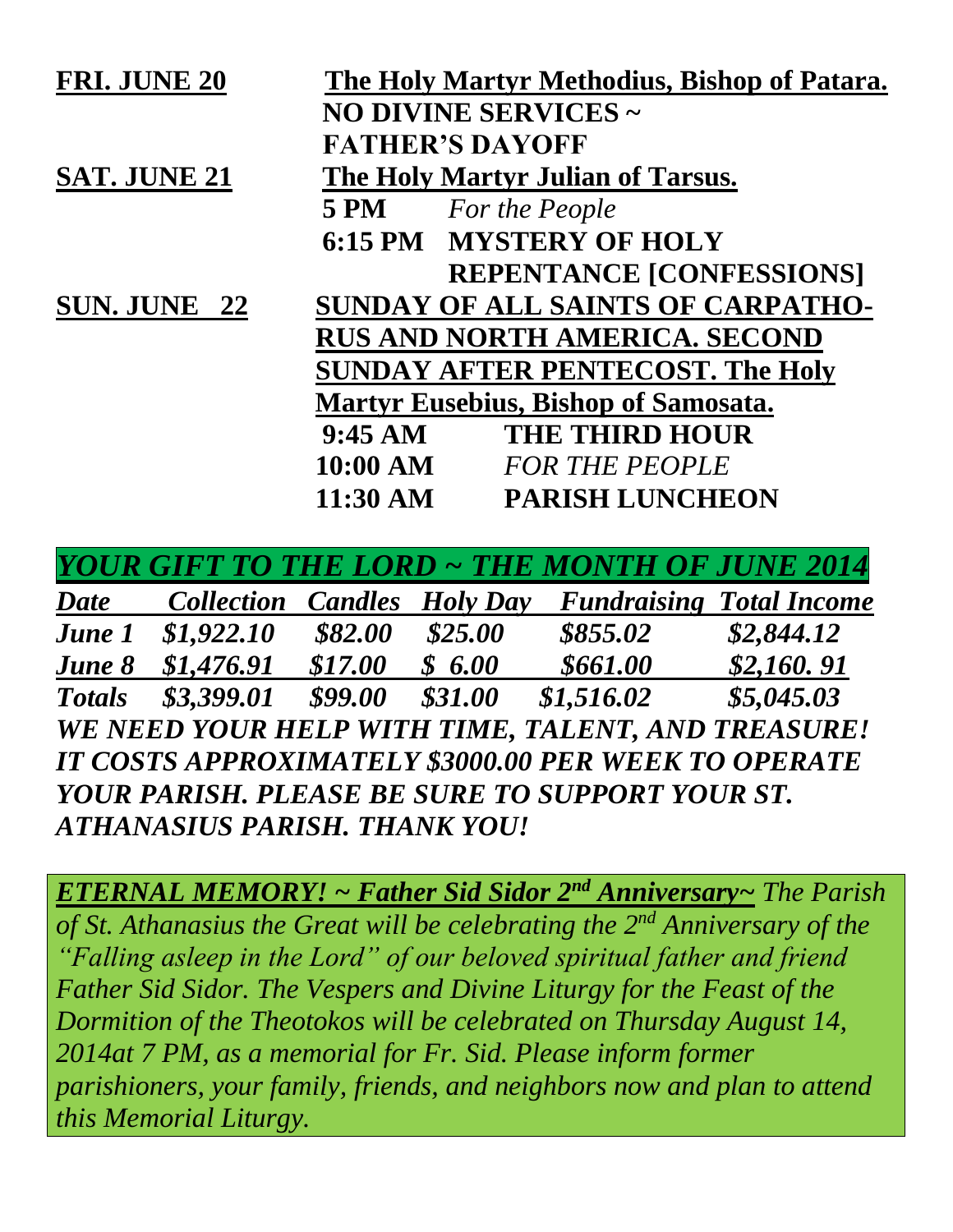*THE APOSTLES' FAST BEGINS~ at Evening Prayer this evening and lasts until June 28. The Typkon prescribes the strict fast [no meat, meat products and dairy products]on Mondays, Wednesdays and Fridays and a simple fast [no meat or meat products]. The Byzantine Catholic Metropolitan Church of Pittsburgh identifies this period as a penitential season. This fast may be observed voluntarily.*

| <b>Candles Available</b>           | <b>Monthly Donation</b> | <b>Intention</b>                   | <b>Sponsor</b>        |
|------------------------------------|-------------------------|------------------------------------|-----------------------|
| <b>Eternal Lamp</b>                | \$40.00                 | In Thanksgiving                    | <b>Karen Ybarra</b>   |
| Icon Screen (6)                    | \$40.00                 | <b>Health of Judith Marie</b>      | <b>Danny Enciso</b>   |
| Tetrapod (2)                       | \$30.00                 | <b>Special Intention</b>           | Al Macek              |
| <b>Nativity Icon</b>               | \$25.00                 | +Father Sid Sidor                  | <b>Richard Medwig</b> |
| Theotokos of Vladimir Icon \$25.00 |                         | <b>Special Intention</b>           | <b>Glen Grabow</b>    |
| <b>Resurrection Icon</b>           | \$25.00                 | +Beau Callaway                     | Rebecca Becker        |
| St. Athanasius Icon                | \$25.00                 | Deceased                           | Dan & Olga Vaughn     |
| <b>Holy Table</b>                  | \$40.00                 | Family & Friends Dan & Olga Vaughn |                       |

*PLEASE NOTE: The icon of St. Athanasius, formerly on the icon screen, is now in the former location of the Annunciation Tryptych, which is now above the window of the cry room.*

*Give a spiritual Gift to someone in need. We have candle Gift Cards you can send or give to a loved one, friend or someone in need of prayers. A single 6-day candle is \$5. For an entire month the cost is \$25. When giving your donation use the candle envelope in the back of the Church. Paired with it, take the candle card to give as a gift. In addition to the name on the candle, please specify a start date if you would like the Church to light the candle[s] in front of the Icons of our Lord or the Theotokos for you on a future date.*

"We worship and adore the Creator and Maker alone, as God who by His nature is to be worshipped. We venerate also the Holy Mother of God, not as God, but as God's Mother according to the flesh. Moreover, we venerate also the saints, as elect friends of God, and as having gotten ready audience with Him."

**St. John Damascene,** *Apologetical Sermons Against Those Who Reject Sacred Images* (725 A.D.)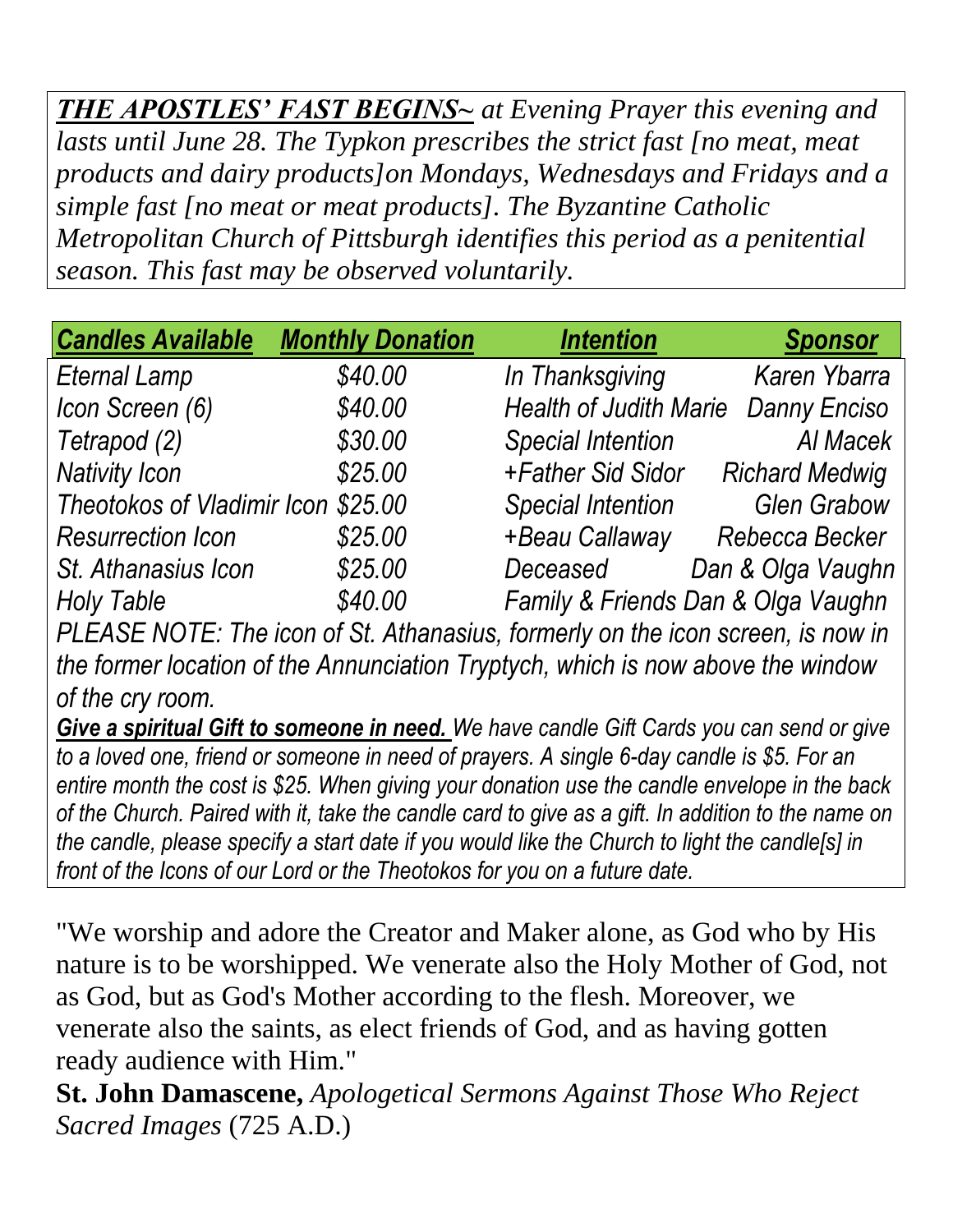

PLEASE REMEMBER IN YOUR PRAYERS: our parishioners, family members, friends and others who are ill or infirm: AMY CHIAPPE, ETHAN EYMAN, CULVER "RED" EYMAN, MARGARET EYMAN, BOBBI SPAK, JULIE COLLINS, BJ NOVAK, ELAINE WILSON, KEVIN ZAHN, DR. CHARLOTTE NEUMANN, SONIA DOUGLAS-STANTON, RON ZELLER, NICHOLE RICHARDS, JUDY ERNST, BR. JAMES BROWN S.M., WILLIS

WILLIAMS, BELINDA DORNEY, DAVID BLEVINS, DANNY ENCISO, FR. DEACON MICHAEL GEORGE, MONICA KING GILBRECH, KATHERYN LOIDOLT, PAUL SUVAK, GLEN GRABOW

*Upcoming celebrations of the Paraclis to the Theotokos and Mystery of Holy Anointing "Ancient Healing Service" at 7 PM.*

*Wednesday June 25 Paraclis and Mystery of Holy Anointing Wednesday July 30 Paraclis and Mystery of Holy Anointing Wednesday August 27 Paraclis and Mystery of Holy Anointing Wednesday September 24 Paraclis and Mystery of Holy Anointing*

*A Gentile Reminder: Because of the Byzantine Catholic Church strong belief and emphasis on the Resurrection of our Lord Jesus Christ, and indeed the Resurrection of all flesh from the dead; kneeling is strictly forbidden on all Sundays throughout the year. This is true for both public and private prayer, even the Mystery of Holy Repentance [Confessions], when celebrated on Sunday or throughout the Paschal Season. Please remind any guests you may invite, that they are not to kneel. Also if you see others kneeling during the Holy Pascha or on a Sunday, be sure to gently remind them of our proper practice. Remember, kneeling and prostrations are encouraged Monday through Saturday, most especially during fasting seasons, but never on Sunday. On Sunday it means that you reject the reality of the Resurrection of Jesus Christ, within the context of the Byzantine Catholic and Eastern Orthodox Churches.*

*Happy Fathers Day to all of the Fathers and Grandfathers of St. Athanasius the Great Parish! May God grant you many happy and blessed years!!*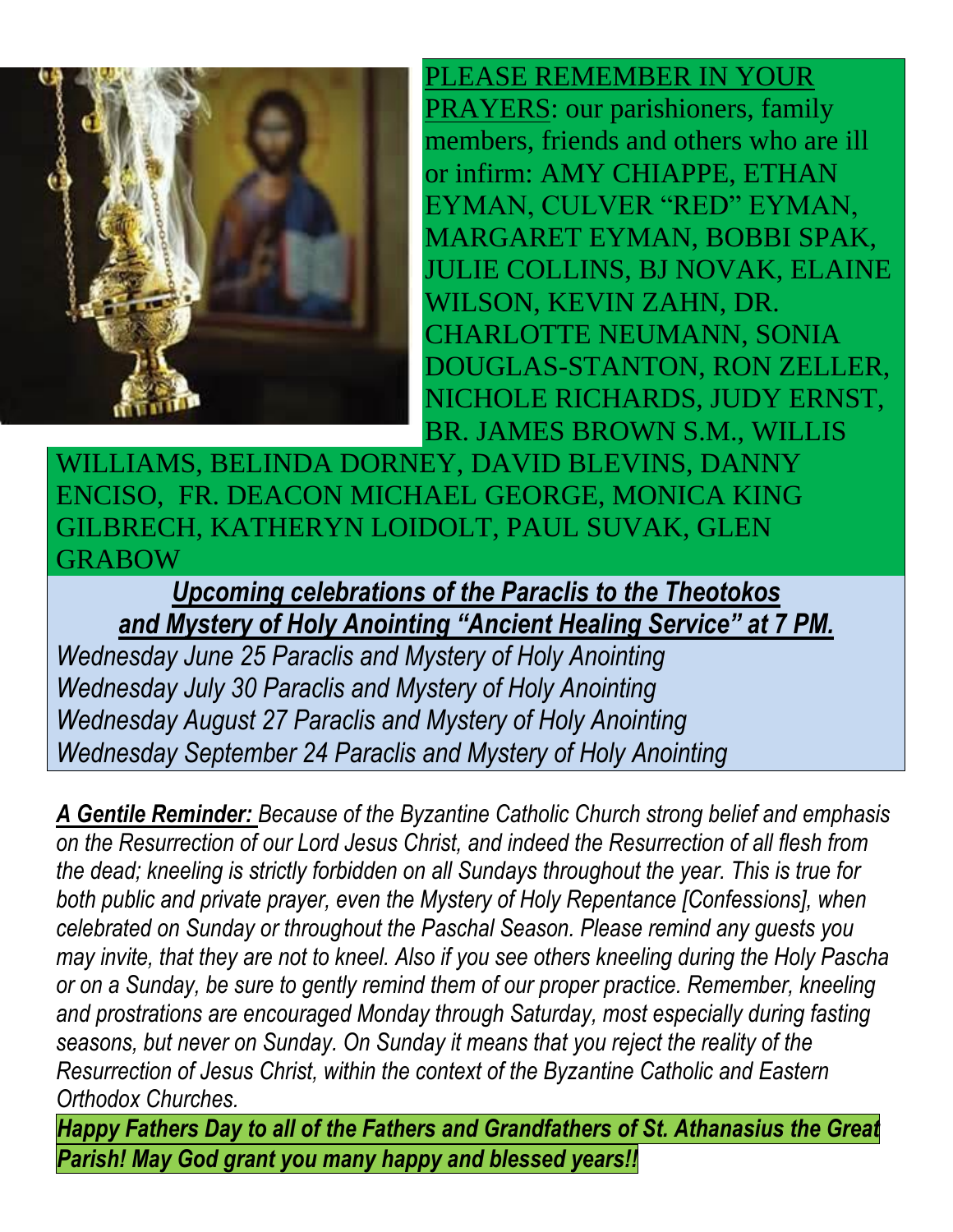# THE AKATHIST TO THE THEOTOKOS, the Inexhaustible Cup, Healer of Alcoholics



WEDNESDAY JULY 9" 7 PM WEDNESDAY AUGUST 20" 7 PM St. Athanasius the Great Byzantine **CATHOLIC CHURCH** Do you know anyone who is troubled by the disease of alcoholism or chemical dependency? Please give their first name to Fr. Bryan and join us for this life-

changing and healing Akathist

# FROM THE FATHERS

"IN ADDITION to the study and true knowledge of the Scriptures are needed a good life and pure soul and virtue in Christ, so that the mind, journeying in this path, may be able to obtain and apprehend what it desires, in so far as human nature is able to learn about God the Word. For without a pure mind and a life modeled on the saints, no one can apprehend the words of the saints."

*St. Athanasius the Great, + 373 A.D.*

"THE FRIENDS of Christ love all truly, but are not themselves loved by all; the friends of the world neither love all nor are loved by all. The friends of Christ persevere in love to the end; the friends of the world persevere only until they fall out with each other over some worldly thing."

*Saint Maximus the Confessor, 580-662 A.D.*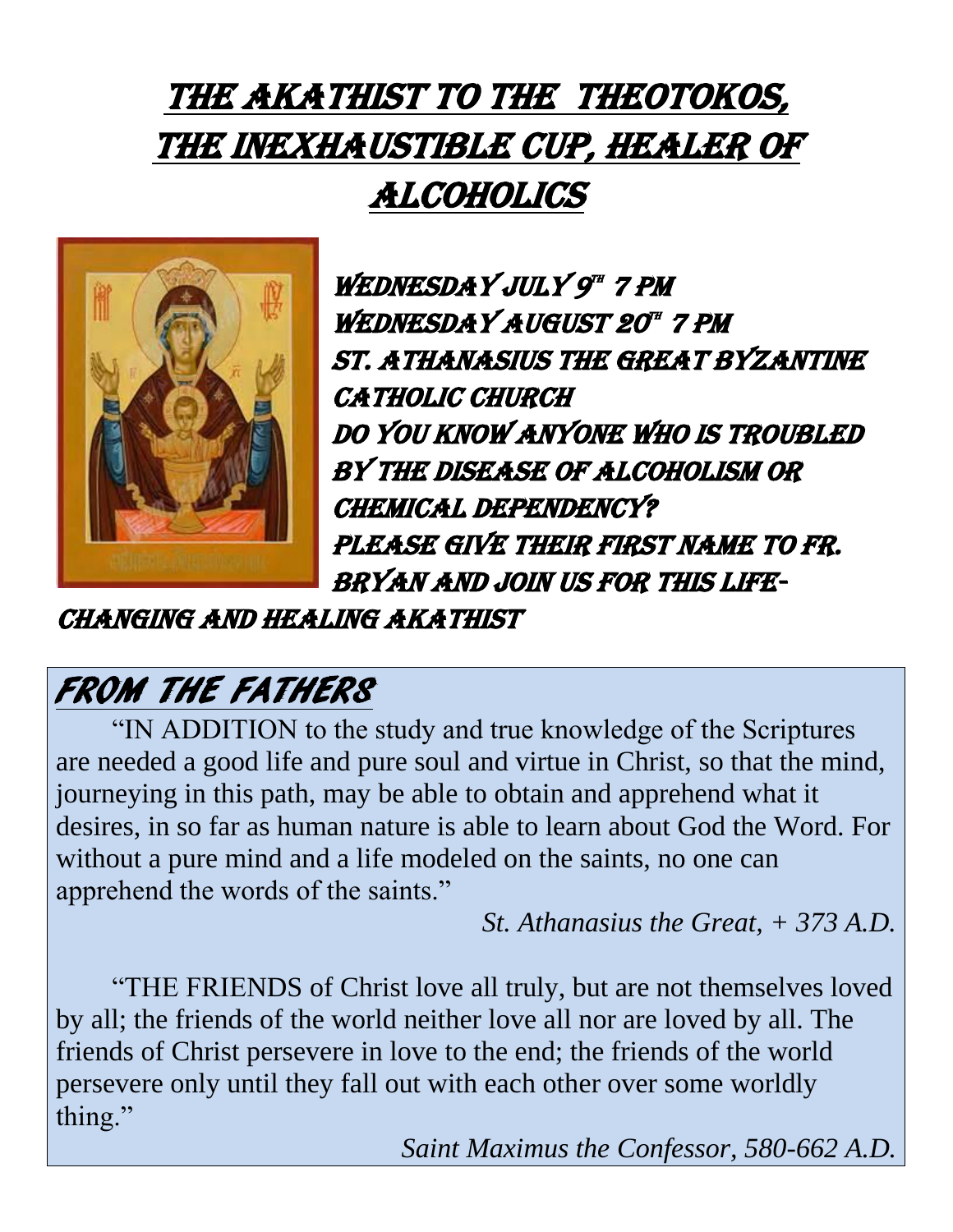#### *PLANNING FOR EASTERN CHRISTIAN FORMATION CLASSES 2014-2015*

*Many thanks to those who have volunteered to restart our ECF Program.* We have had a number of people volunteer to serve as catechists, please bring *your proof of Safe Environment Training to Father Bryan so he can forward it to the Eparchy.*

#### *Revamping St. Athanasius Parish's ~ St. Mary Hall*

*Our St. Mary Hall must provide our Parish with a wide variety of uses from Catechetical Center, Meeting Room[s], Parish Socials, Parish Bakery and other projects work space etc. We need to create a way in which to efficiently and effectively divide the Hall for these various uses. We need to be able to divide the Hall into 3 or 4 spaces for classes and meetings. Yet it also has to be able to be opened up for socials and fund-raising work. Glen Grabow and a number of the men have said to Fr. Bryan that they can complete a professional quality divider system for the hall. Well gentleman, show Fr. Bryan the plan and let's get to work, since it must be completed by the BEGINNING of September so we can begin the ECF program on time.*

*Spring and Summer work days~ repairing, replacing rotted wood, replacing missing vinyl siding on the Church Building MUST be our first priority in making improvements to the Parish Property!*

*1) Saturday June 28 Vigil of SS. Peter & Paul start work @ 10 AM.*

*WE REALLY NEED YOUR HELP! WORKDAY WILL BE HELD RAIN OR SHINE. BRING WORK CLOTHES GLOVES, PAINT SCAPPERS, ETC.*

*We will see who cares about St. Athanasius Parish by who volunteers to help complete these projects. At the Mandatory Parish Pre-Assembly Meeting, this Sunday we will schedule addition Parish work days.*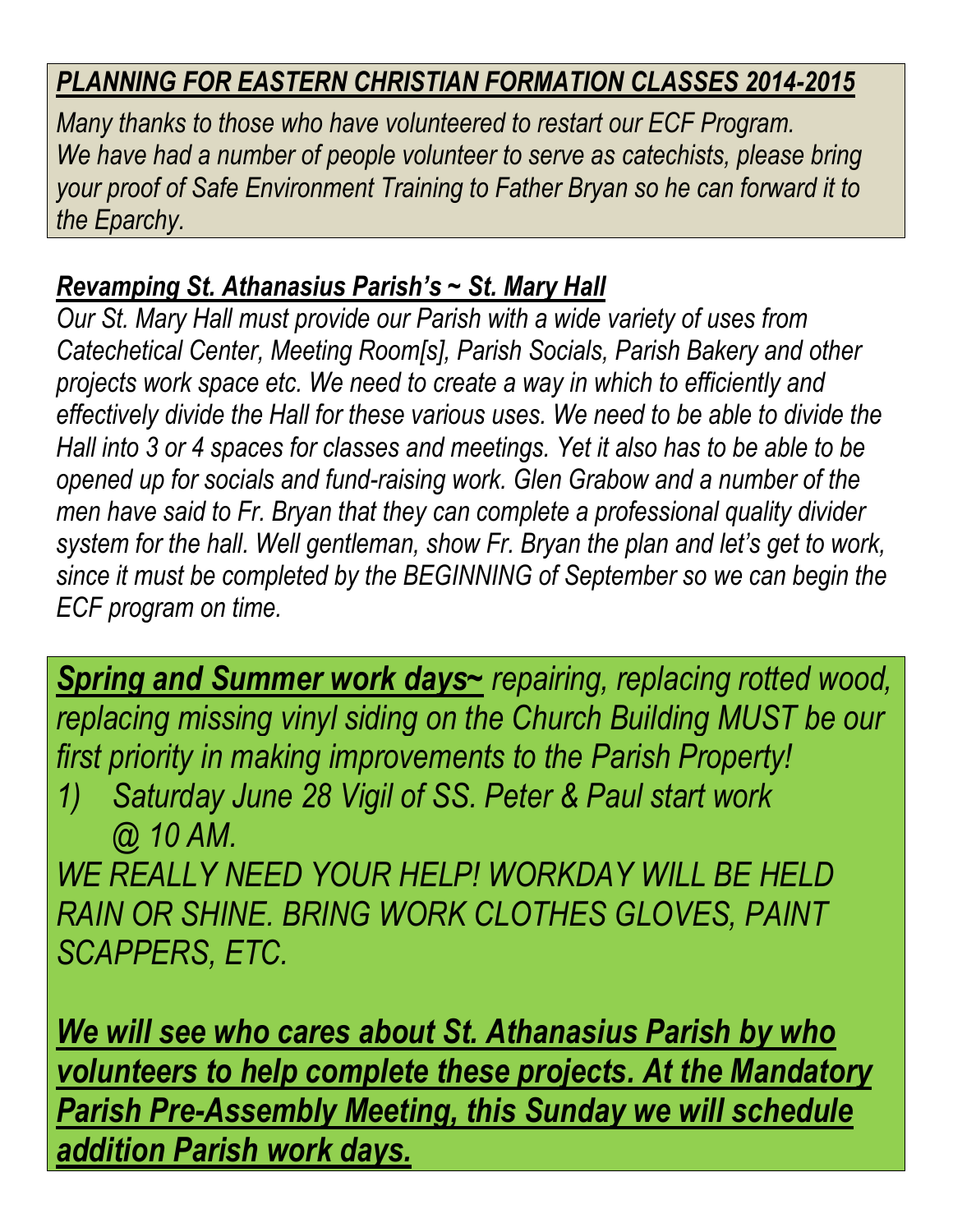# Upcoming Holy Days & Special Services at St. Athanasius the Great Church

|                                                   |              | <b>Sunday of All Saints of Carpatho-Rus and North America Celebration</b>          |
|---------------------------------------------------|--------------|------------------------------------------------------------------------------------|
| Sat. June 21                                      | 5 PM         | <i>VESPERS WITH DIVINE LITURGY</i>                                                 |
|                                                   | $6:15$ PM    | <b>MYSTERIES OF HOLY</b>                                                           |
|                                                   |              | <b>REPENTANCE [CONFESSIONS]</b>                                                    |
| <b>Sun. June 22</b>                               | 9:45 AM      | <b>THIRD HOUR</b>                                                                  |
|                                                   | 10 AM        | <b>FESTAL DIVINE LITURGY</b>                                                       |
|                                                   | 11:30 AM     | <b>PARISH SOCIAL LUNCHEON</b>                                                      |
| <b>Feast of the Birth of St. John the Baptist</b> |              |                                                                                    |
| Mon. June 23                                      | 7PM          | <b>FESTAL EVENING PRAYER OF</b>                                                    |
|                                                   |              | <b>THE BIRTH OF ST. JOHN THE</b>                                                   |
|                                                   |              | <b>BAPTIST</b>                                                                     |
| Tue. June 24                                      | <b>9 AM</b>  | DIVINE LITURGY FOR THE                                                             |
|                                                   |              | <b>BIRTH OF ST. JOHN THE</b>                                                       |
|                                                   |              | <b>BAPTIST</b>                                                                     |
| <b>Wed. June 25</b>                               | <b>7 PM</b>  | PARACLIS AND HOLY ANOINTNG                                                         |
|                                                   |              | 3 <sup>RD</sup> Sunday after Pentecost. Feast of Saints Peter and Paul Celebration |
| <b>Sat. June 28</b>                               | <b>5 PM</b>  | VESPERS WITH DIVINE LITURGY                                                        |
|                                                   | 6:15 PM      | <b>MYSTERIES OF HOLY</b>                                                           |
|                                                   |              | <b>REPENTANCE [CONFESSIONS]</b>                                                    |
| Sun. June 29                                      | 9:45 AM      | <b>THIRD HOUR</b>                                                                  |
|                                                   | <b>10 AM</b> | <b>FESTAL DIVINE LITURGY</b>                                                       |
|                                                   | 11:30 AM     | <b>PARISH SOCIAL LUNCHEON</b>                                                      |
|                                                   |              | PLEASE JOIN U FOR AS MANY OF THESE DIVINE SERVICES AS                              |

*PLEASE JOIN U FOR AS MANY OF THESE DIVINE SERVICES AS YOU CAN! GOD WILL BLESS YOU FOR IT!*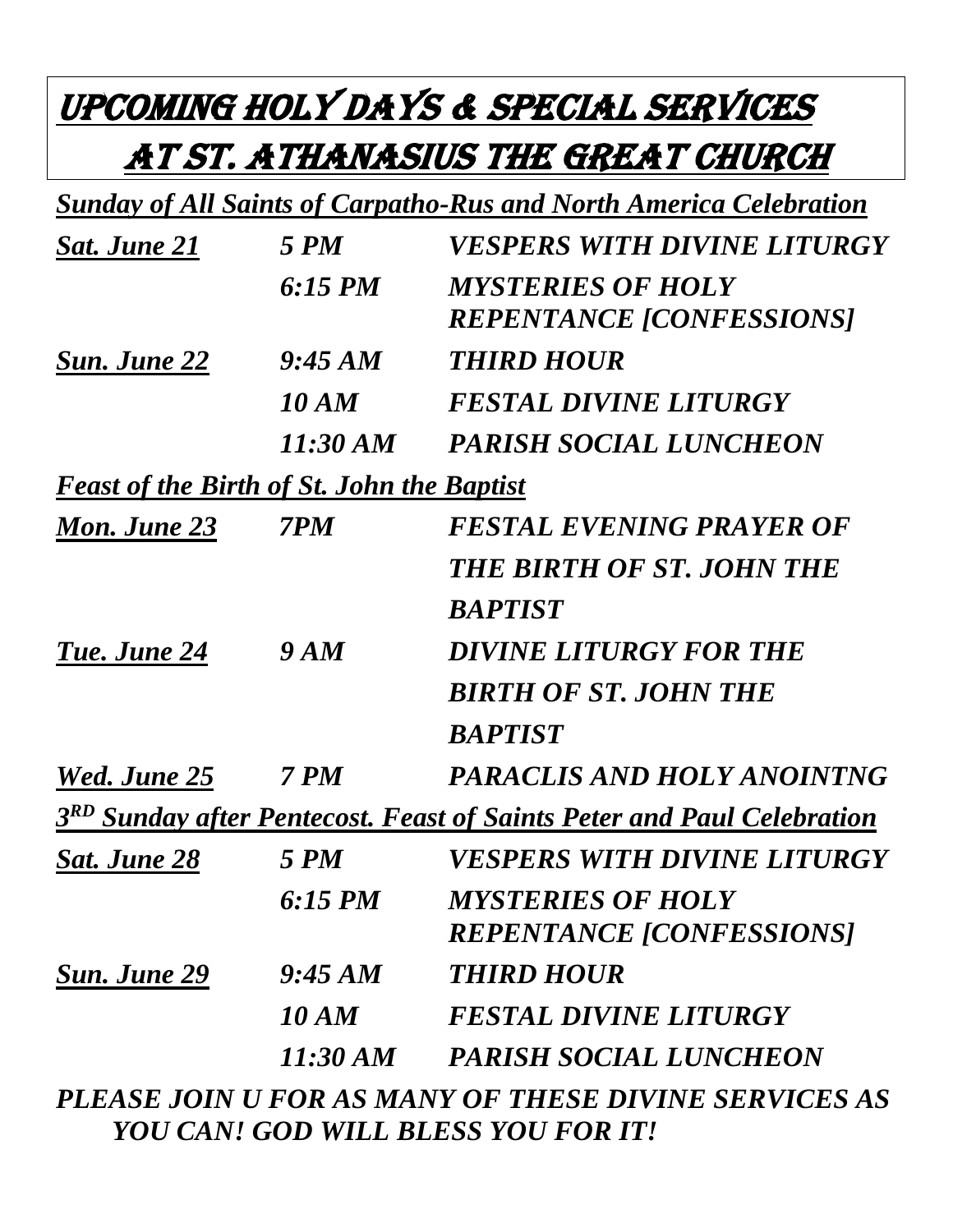

*Sunday of All Saints*

Glorified In His Saints

CATHOLICS AND ORTHODOX CHRISTIANS are sometimes criticized by people because of the reverence we show to the saints. Critics may feel that we ignore the Lord, preferring to pay homage to favorite saints. Seeing how some believers act, we may understand why some Protestants and others may feel as they do. Some devotees of the saints lavish more praise on the saints than on Christ.

While such behavior may be

misguided, an appropriate devotion to the Theotokos and other saints is not. For us, the saints are the "proof" that the Holy Spirit truly came upon the Church at Pentecost. The holiness of their lives points to the grace of the Holy Spirit powerfully working in our world. The saints reveal to us the "face" of the Holy Spirit manifest in the Church. For this reason Byzantine Churches celebrate the Feast of All Saints on the first Sunday after Pentecost.

In the Epistle to the Hebrews, we read of a number of Old Testament figures renowned in Israelite history for their righteous lives or powerful deeds. The selection read at today's Divine Liturgy does not mention any of the individuals named in the Epistle (some of whom are not the most praiseworthy by modern standards). Rather it begins with the point made in conclusion: that some were powerful and defeated their enemies while others were tortured and put to death. Still others lived righteous lives in hiding and "*wandered in deserts and mountains, living in caves and holes in the ground*" (*Heb* 11:38). In either case nothing they could do could bring them eternal life. That would only become possible through Jesus Christ and His Church. As the biblical author explains, "*These were all*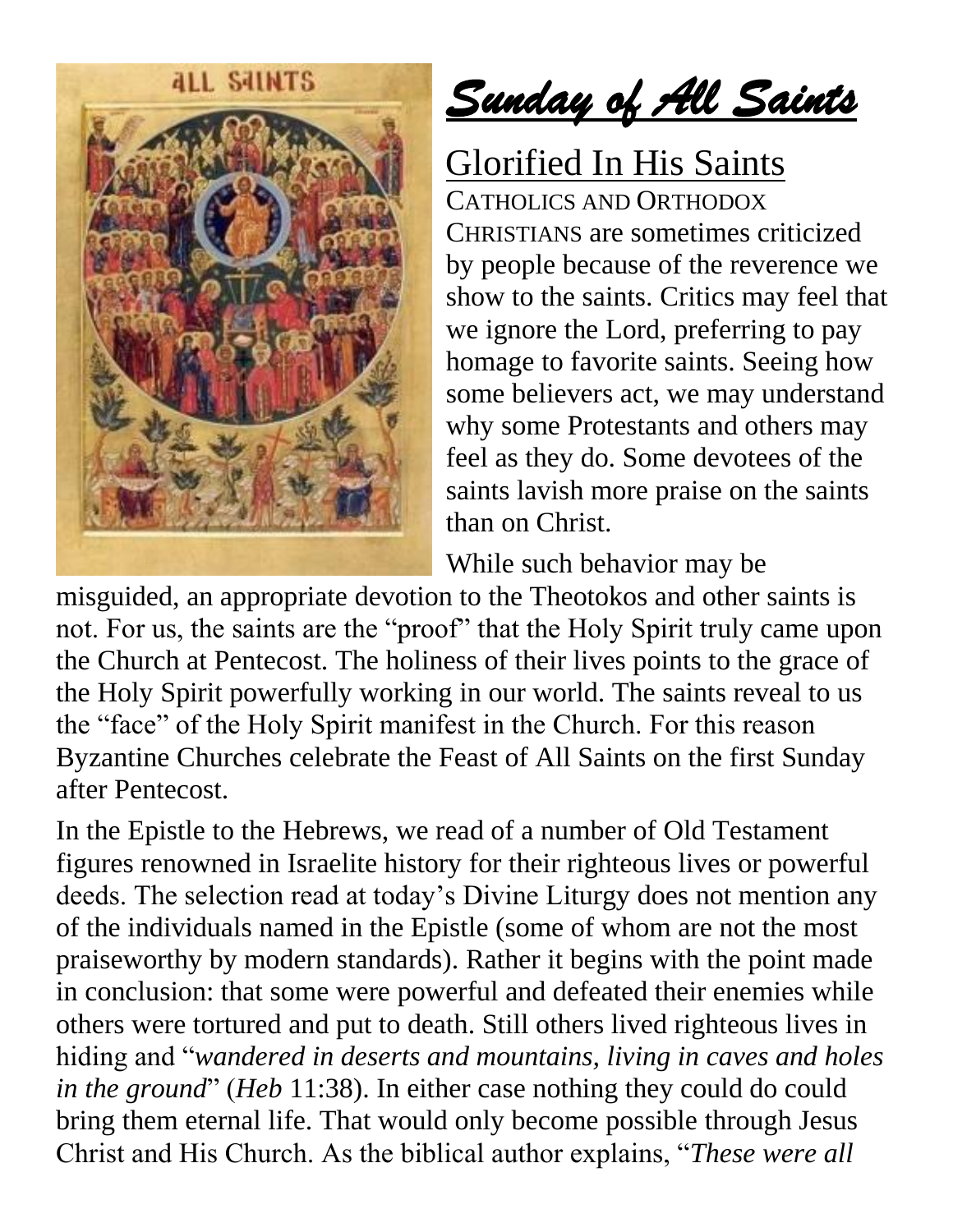### *Sunday of All Saints [page 2]*

*commended for their faith, yet none of them received what had been promised, since God had planned something better for us so that only together with us would then be made perfect"* (*Heb* 11:39-40). We can conclude that the gift of the Holy Spirit dwelling in the believer far exceeds the glory won by the rulers, soldiers and prophets of Israelite history. We can also strive to draw close to the One who is everywhere present, filling all things.

#### **New Testament Saints**

There is no one more filled with the Holy Spirit that she who is "full of grace," the most holy Theotokos. Like her the holy prophet, forerunner and baptist John has a unique place among Christians as, in Christ's own words, "*among those born of women there has not risen one greater than John the Baptist*" (*Mt* 11:11). In addition to them, there are countless figures from every age in Christian history honored as saints by the various local Churches. In the Byzantine Churches, it has become customary to consider the saints as belonging to one or another of the following categories:

**Prophets –** God's Old Testament spokesmen such as Elias or Isaiah who called the Jews back to the true God and His ways whenever they strayed. **Apostles** – The Twelve closest followers of Christ as well as the Seventy who were their companions: eye-witnesses to the presence of Christ on earth.

**Evangelists** – The Gospel writers Matthew, Mark, Luke and John. **Hierarchs** – Saintly bishops like Nicholas of Myra, Spyridon of Cyprus, or Basil the Great.

**Righteous Ascetics –** Giants in the monastic life, both men and women, including elders (guides in the spiritual life) and **s**olitaries, living in forest or wilderness.

**Martyrs** – Those who gave their lives witnessing to Christ, from the Great Martyrs of the Roman persecutions, such as St. Barbara and St. George, to the new martyrs who died under modern dictators or religious extremists.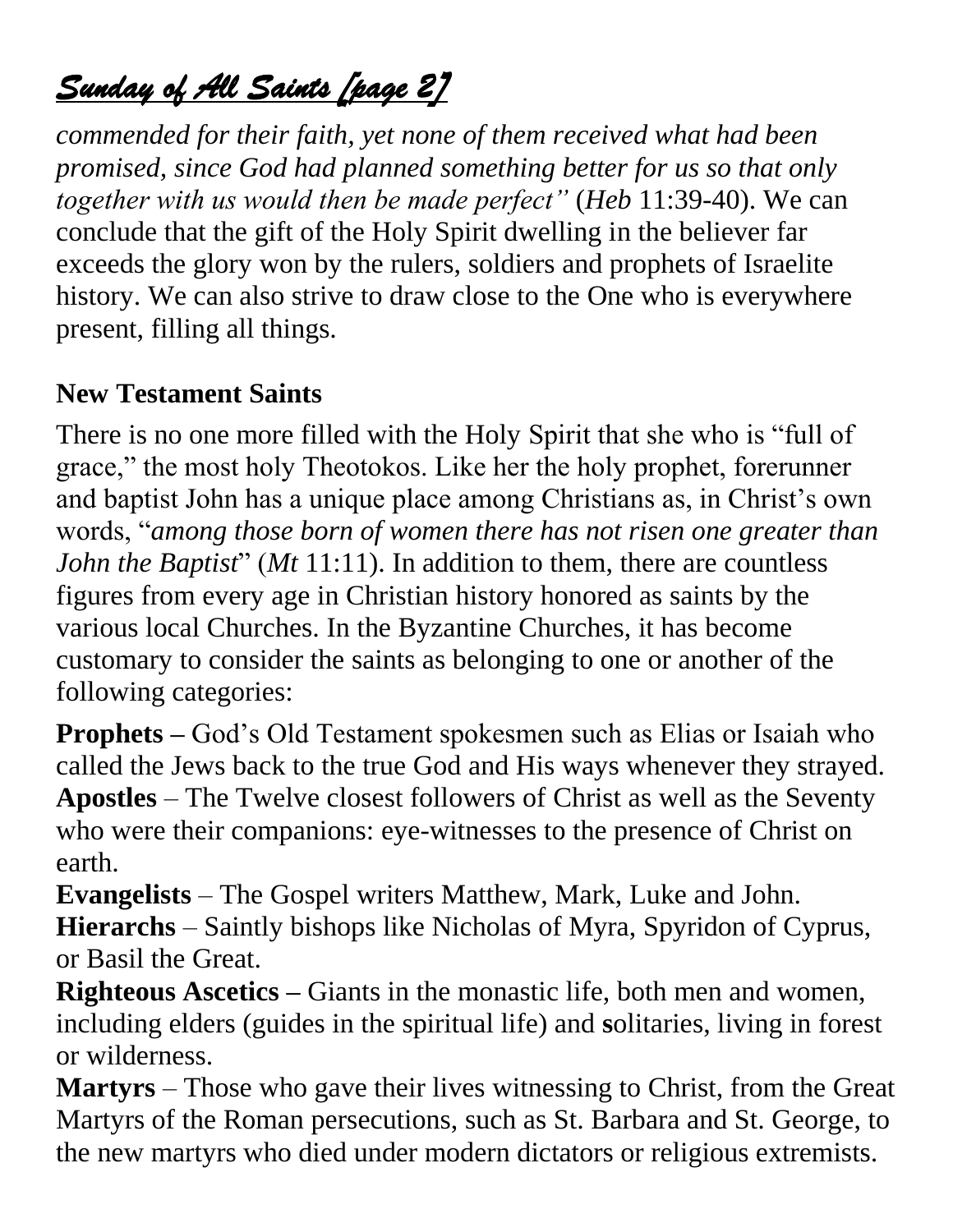## *Sunday of All Saints [page 3]*

**Hieromartyrs** – Hierarchs and priests who sacrificed their own lives as well as offered the Divine Sacrifice of Christ.

**Confessors** - Those who survived torture or imprisonment for the Lord but escaped with their lives, like St. Maximos the Confessor.

**Unmercenaries –**Those who gave of their talents freely to help the poor and the sick, such as Ss. Cosmas and Damian.

**Fools for Christ** – Those who pretended to be mentally incompetent so that their spiritual gifts would not be noticed and praised, like St. Xenia of Petersburg.

**Passionbearers** – Those who accepted suffering, even death, rather than to repay violence with more violence.

On this First Sunday after Pentecost, the Byzantine Churches celebrate all the saints, whether their names are known or not. On the following Sundays various local Churches celebrate their own regional saints (All Saints of Russia, or North America, or the British Isles, etc.). Wherever the Holy Spirit has been at work in the Church, saints have been raised up to the glory of God.

#### **Who "Makes" Saints?**

Ultimately, of course, it is God who makes people holy by giving them the gift of the Holy Spirit. When people make this gift their own and live an heroic life in Christ, others recognize it. When a local Church recognizes that one of its sons or daughters has lived an exceptional Christian life and gives evidence that they are now in glory, it publicly proclaims him or her to be a saint.

In the Eastern Orthodox Churches it is the local Church (such as the Patriarchate of Constantinople or the Church of Greece) which declares saints. In the East this process is called *glorification*. In the West recognition of saints is called *canonization* (inclusion on the canon or list of saints) and is proclaimed by the Pope of Rome.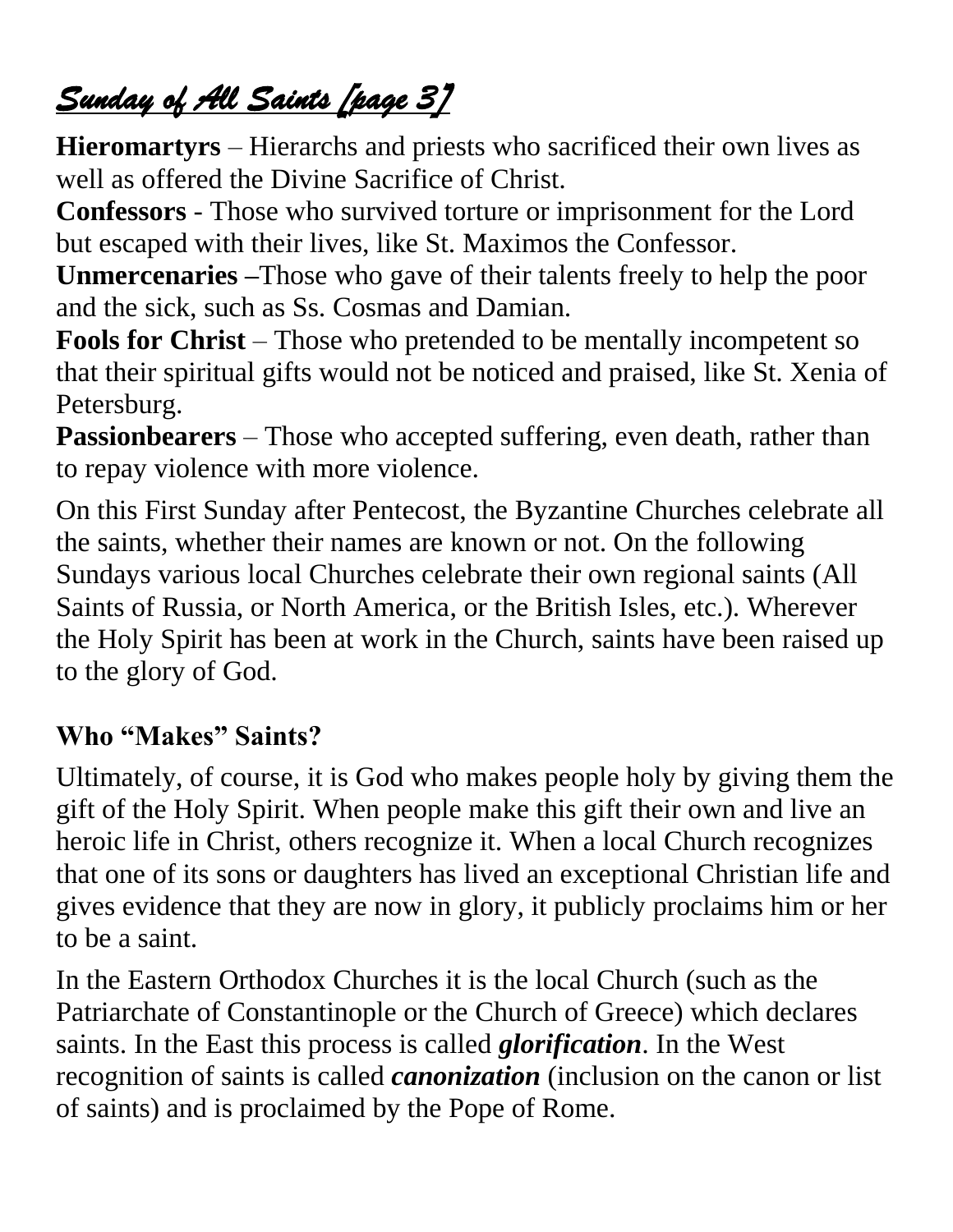### *Sunday of All Saints [page 4]* **What Do We Do with the Saints?**

God has placed certain saints in our lives and we would be remiss if we ignored them. We have our patron saints (those whose names we bear) and those whose icons may be found in our home. Most of our parishes have patron saints as well. We do well to venerate their icons regularly, asking their intercession with prayers like these:

Pray for me, St. N., for with fervor I come to you, speedy helper and intercessor for my soul. Holy Father/Mother N., pray to God for us.

Observe their feast days according to the Church calendar. If there is no Liturgy scheduled, ask for one to be served in their honor. Why not?

#### **From the** *Synaxarion*

Our most godlike Fathers decreed that we should celebrate the present feast after the descent of the All-holy Spirit as showing in a certain way that the coming of the All-holy Spirit acted through the Apostles like this: sanctifying and making wise human beings taken from our mortal clay and, to replace that fallen angelic order [the demons], restoring them through Christ and sending them to God – some by the witness of blood-martyrdom, others by their virtuous conduct and way of life. Thus things beyond nature are achieved…. This is one reason why we celebrate the feast of All Saints.

A second reason is because, though so many people have been well-pleasing to God, they were unknown to humanity by name or…because it was not easy to honor them all properly because of their vast numbers. And therefore, so that we may attract the help of them all… the Godly Fathers ordained that we should celebrate this feast -all those in whom the Holy Spirit has dwelt He has made holy. A third reason is this. It was necessary for the saints who are celebrated individually day by day to be gathered together on one day in order to demonstrate that, as they struggled for the one Christ and all ran the race in the same stadium of virtue, so they were all fittingly crowned as servants of one God and sustain the Church, having filled the world on high. They stir us also to accomplish the same struggle in its different and many forms, to the degree of power that each of us has, and to press onward with all eagerness.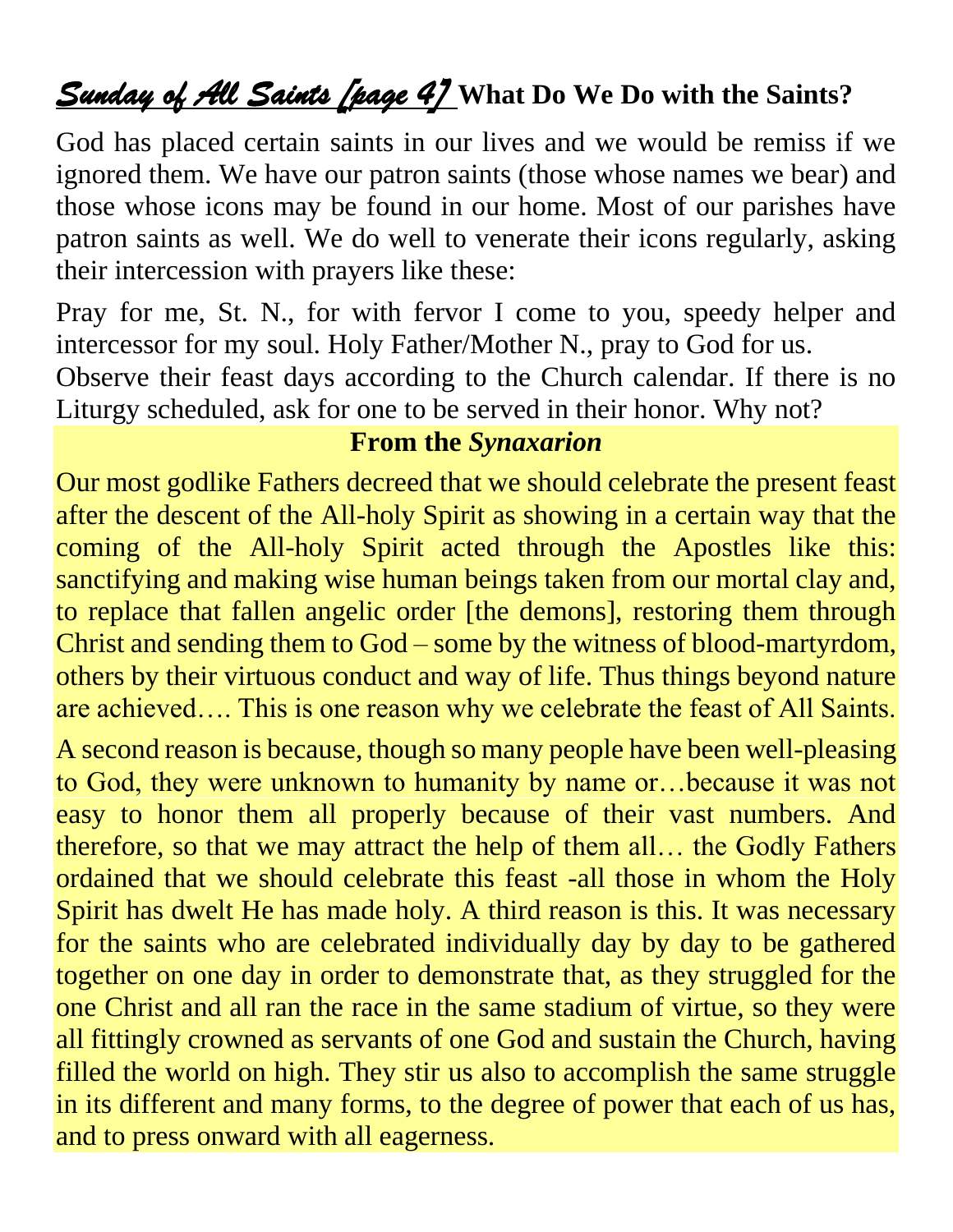### **The Holy Martyr Julian of Tarsus, in Cilicia**

Commemorated on [June 21](http://oca.org/saints/lives/2014/06/21)

The Holy Martyr Julian of Tarsus was born in the Asia Minor province of Cilicia. He was the son of a pagan senator, but his mother was a Christian. After the death of her husband the mother of St Julian moved to Tarsus, where her son was baptized and raised in Christian piety. When Julian reached age 18, a persecution against Christians began under the emperor Diocletian (284-305). Among those arrested was St Julian. They brought him before the governor Marcian for trial, and for a long time they urged him to renounce Christ. Neither tortures nor threats, nor promises of gifts and honors could convince the pious youth to offer pagan sacrifice and deny Christ. The holy confessor remained steadfast in his firm faith.

For a whole year they led the martyr through the cities of Cilicia, everywhere subjecting him to interrogation and tortures, after which they threw him in prison. St Julian's mother followed after her son and prayed that the Lord would strengthen him. In the city of Aegea, she besought the governor to permit her to visit the prison, ostensibly to persuade her son to offer sacrifice to idols. She spent three days in prison with St Julian, exhorting him to be strong until the end.

St Julian was again brought to stand before the governor. Thinking that the mother had persuaded her son to submit to the imperial decree, the governor began to praise her prudence. But suddenly she boldly confessed Jesus Christ, and even more fearlessly and boldly denounced polytheism. The governor then gave orders to cut off her feet, since she had accompanied her son from Tarsus. They tied the Martyr Julian into a sack, filled with sand and poisonous snakes, and threw it into the sea. The body of the sufferer was carried by the waves to the shores of Alexandria, and with reverence was buried by a certain pious Christian. The martyr's death occurred in about the year 305. Afterwards his relics were transferred to Antioch. St John Chrysostom honored the holy Martyr Julian with an encomium.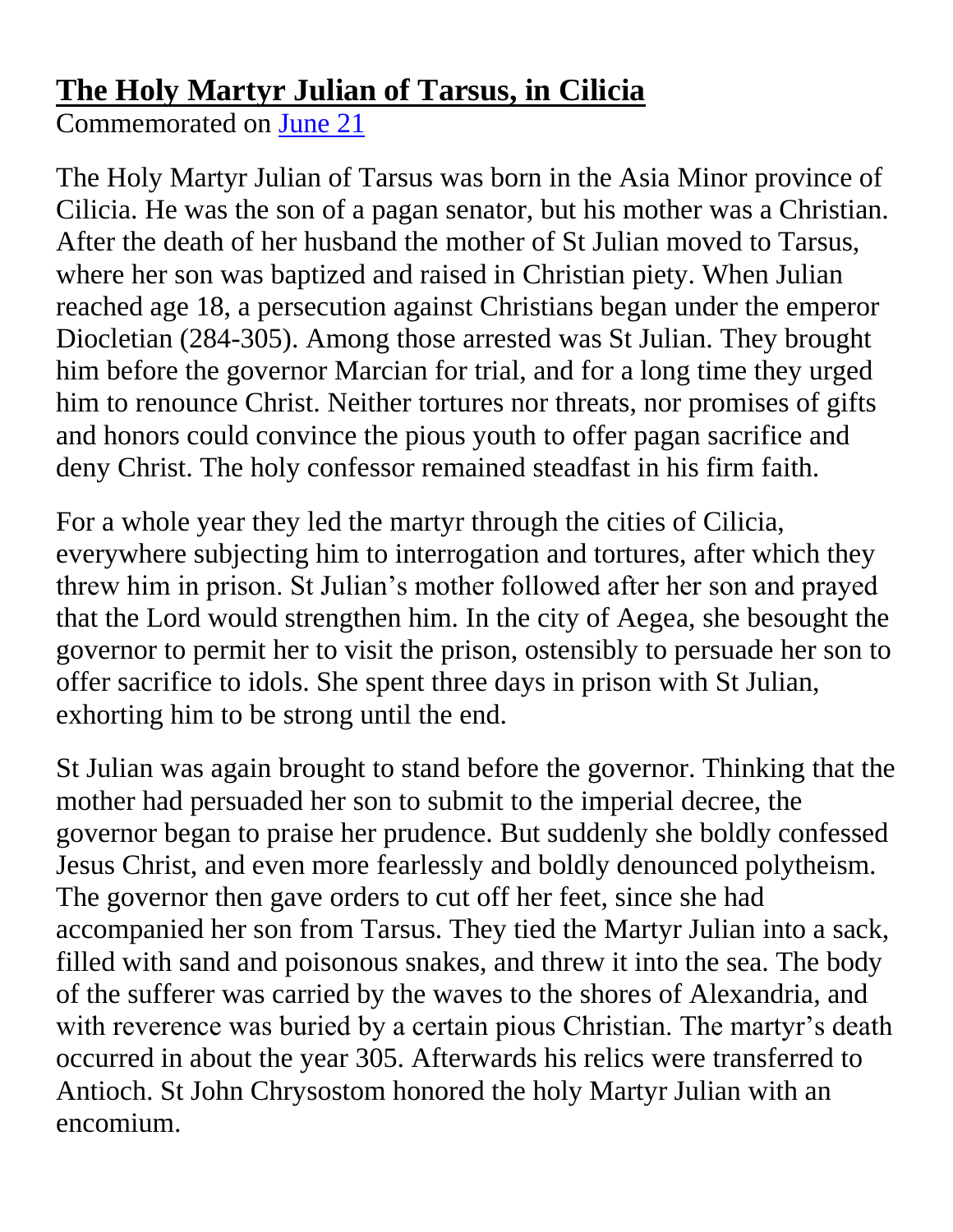

### **The Holy Apostle Jude, the Brother of the Lord commemorated on 19 June**

The holy Apostle Jude, one of the twelve Apostles of Christ, descended from the stock of David and Solomon and was the son of the righteous Joseph the Betrothed by his first wife.

The holy Apostle John the Theologian writes in his Gospel: *For neither did his brethren believe in him* (John 7:5). Hierarch Theophilact, the

Archbishop of Bulgaria, explains these words thus: at the beginning of the earthly ministry of the Lord Jesus Christ, the sons of Joseph, including also Jude, did not believe in His Divine essence. Tradition indicates that when the righteous Joseph the Betrothed, on having returned from Egypt, began to divide the land belonging to him among his sons, he desired to allot a part also to Christ the Savior, Who was born supernaturally and incorruptibly of the Most Pure Virgin Mary. The brethren opposed this, and only the eldest of them, James, accepted Jesus Christ in the joint ownership of his share and for this was called the Brother of the Lord. Later, Jude believed in Christ the Savior as the awaited Messiah, turned to Him with his whole heart and was chosen by Him to be one of His closest twelve disciples. But the Apostle Jude, remembering his sin, considered himself unworthy to be called the brother of God and in his catholic epistle names himself only the brother of James.

The holy Apostle Jude had other names also: the Evangelist Matthew calls him *Lebbaeus, whose surname was Thaddaeus* (Matthew 10:3), the holy Evangelist Mark also calls him *Thaddaeus* (Mark 3:18), while in the Acts of the Holy Apostles, he is mentioned under the name of *Barsabas* (Acts 15:22). At that time this was the custom.

After the Ascension of the Lord Jesus Christ, the Apostle Jude set out to preach the Gospel. He spread faith in Christ at first in Judaea, Galilee,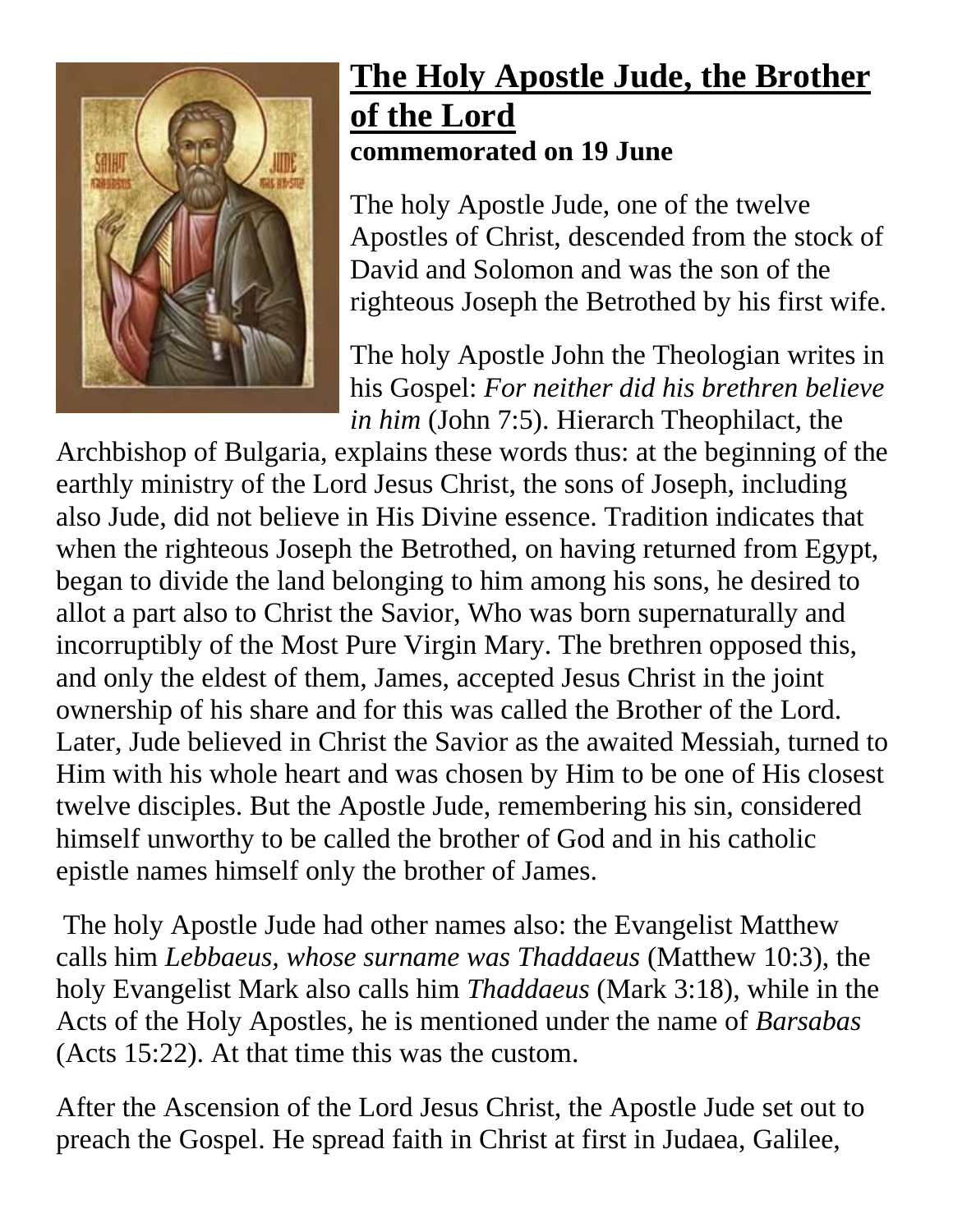**The Holy Apostle Jude [page 2]** Samaria and Idumaea, and afterwards in



the lands of Arabia, Syria and Mesopotamia and came, finally, to the city of Edessa. Here he completed what had not been finished by his predecessor, the Apostle Thaddaeus, of the number of the seventy. Information has been preserved that the holy Apostle Jude went to Persia to preach and thence wrote his catholic epistle in the Greek tongue, in the brief words of which are contained many profound truths. It contains dogmatic teaching on the Holy Trinity, on the incarnation of the Lord Jesus Christ, on the difference between the good and the evil

angels and on the future Dread Judgment.



In the moral respect, the Apostle persuades believers to keep themselves from carnal impurity, to be correct in their duties, in prayer, faith and love, to convert the erring to the path of salvation, to preserve themselves from Christ is insufficient; essential also are good deeds, appropriate to Christian teaching.

The holy Apostle Jude died a martyr about the year 80 in Armenia, in the city of Arat, where he was crucified on a cross and pierced with arrows.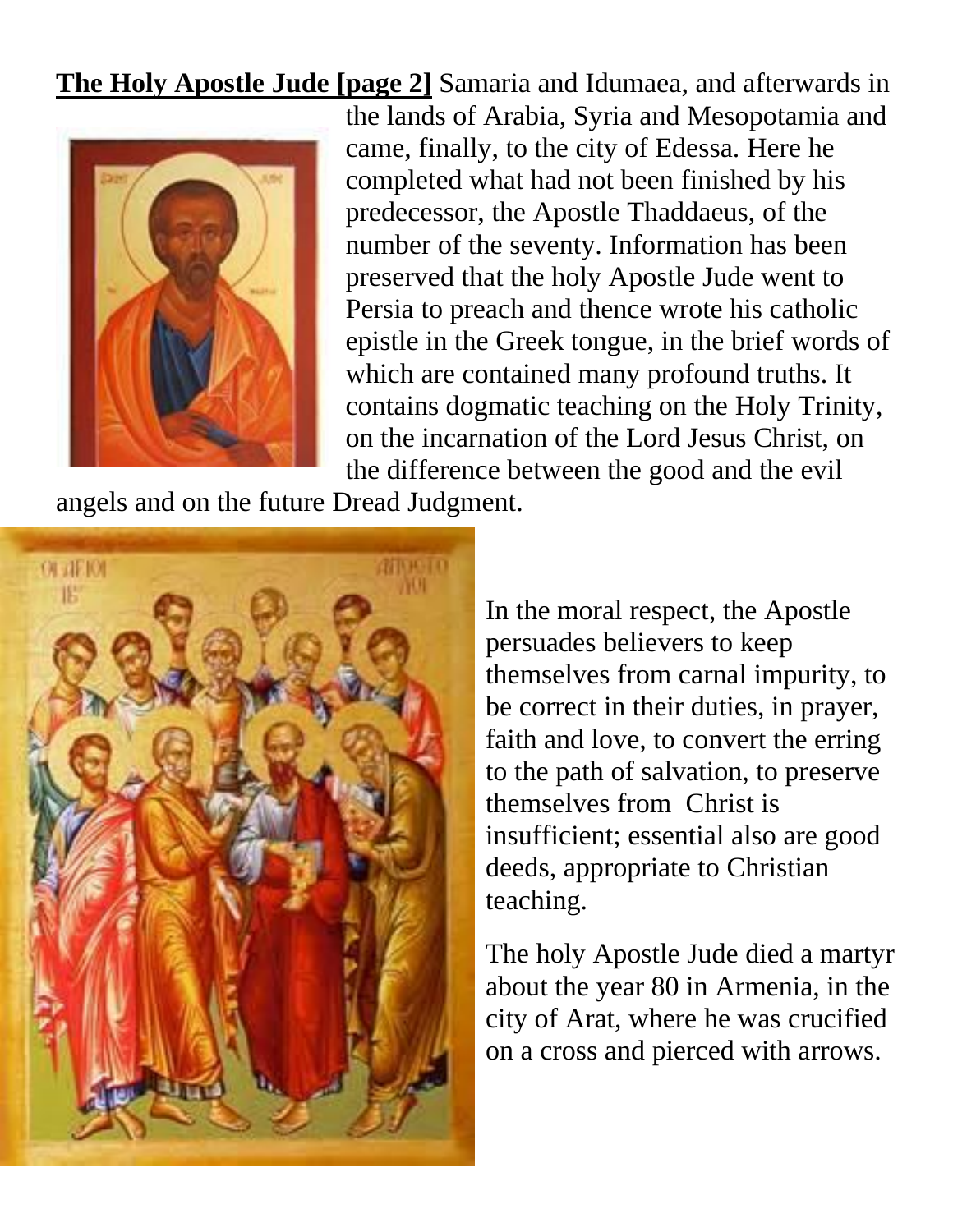*REMEMBER IN YOUR PRAYERS OUR MEN AND WOMEN IN THE MILITARY ESPECIALLY THOSE SERVING IN AFGHANISTAN AND IRAQ.*

**MAJOR CRAIG M. EYMAN D.O.~** is Fr. Bryan's 2<sup>nd</sup> youngest brother. He has reentered the Army Reserve and is currently serving with the 848<sup>th</sup> FST [Forward] Surgical Team] stationed in Twinsburg, OH. He has returned to his family in Solon, OH.

**CAPTAIN BRIAN HEWKO~** has been a friend of Fr. Bryan. Brian is from St. Anne Byzantine Catholic Byzantine Catholic Church in Austinburg, OH. He is a 2008 graduate of West Point. Brian has completed his training in Army Intelligence and is serving in South Carolina awaiting deployment.

**CAPTAIN CHRISTINA MOMONIER~** is a friend of Fr. Bryan. Christina is from Baltimore, MD is a Byzantine Catholic She is currently serving at Ft. Benning, GA.

**CAPTAIN [FATHER] JOSEPH BRANKATELLI USA ~** is a friend of Fr. Bryan and a priest of the Roman Catholic Diocese of Cleveland and the Archdiocese for the Military Services USA. Fr. Joseph has returned to the United States and continues to serve the Military Archdiocese at Fort Bragg, NC.

**SPECIALIST 3 KATIE WELLER USAF and AIRMEN FIRST CLASS** 

**JOHANN WELLER USAF**  $\sim$  are friends of Fr. Bryan and members of St. Ann Byzantine Catholic Church in Harrisburg, PA. Before entering the Armed Forces they were active with the BYZANTEEN Youth Rallies.

**PRIVATE CODY ROMERO USA, STAFF SERGEANT NIKO ROMERO, and STAFF SERGEANT RORY ROMERO** Sons of Sonia Stanton. Cody recently received the Military Blessing at our Church and is serving at Fort Benning, GA. His brother Rory has been deployed to Afghanistan.

**PRIVATE JACKSON RUANE USA~ Jackson is formerly from St.** Nicholas Byzantine Catholic Parish in Ashtabula, OH. He has completed Basic Training and was deployed to Korea on September 9, 2013.

**PRIVATE ABIGAIL BROWN USA~** is the Grand Niece of parishioner Belinda Dorney. She was recently promoted to PFC and is training in Army Intelligence at a base in Arizona. She is serving in Oklahoma.

2<sup>ND</sup> LT. AARON JACOBSON~ from Mounds View, MN is a friend of Fr. Bryan. He is a 2013 West Point graduate, who has just completed his special training as a platoon leader. He is serving in Ft. Drum, NY.

*May God, in His infinite Love and Mercy, guide and protect all of those serving our Republic in the Armed Forces.*